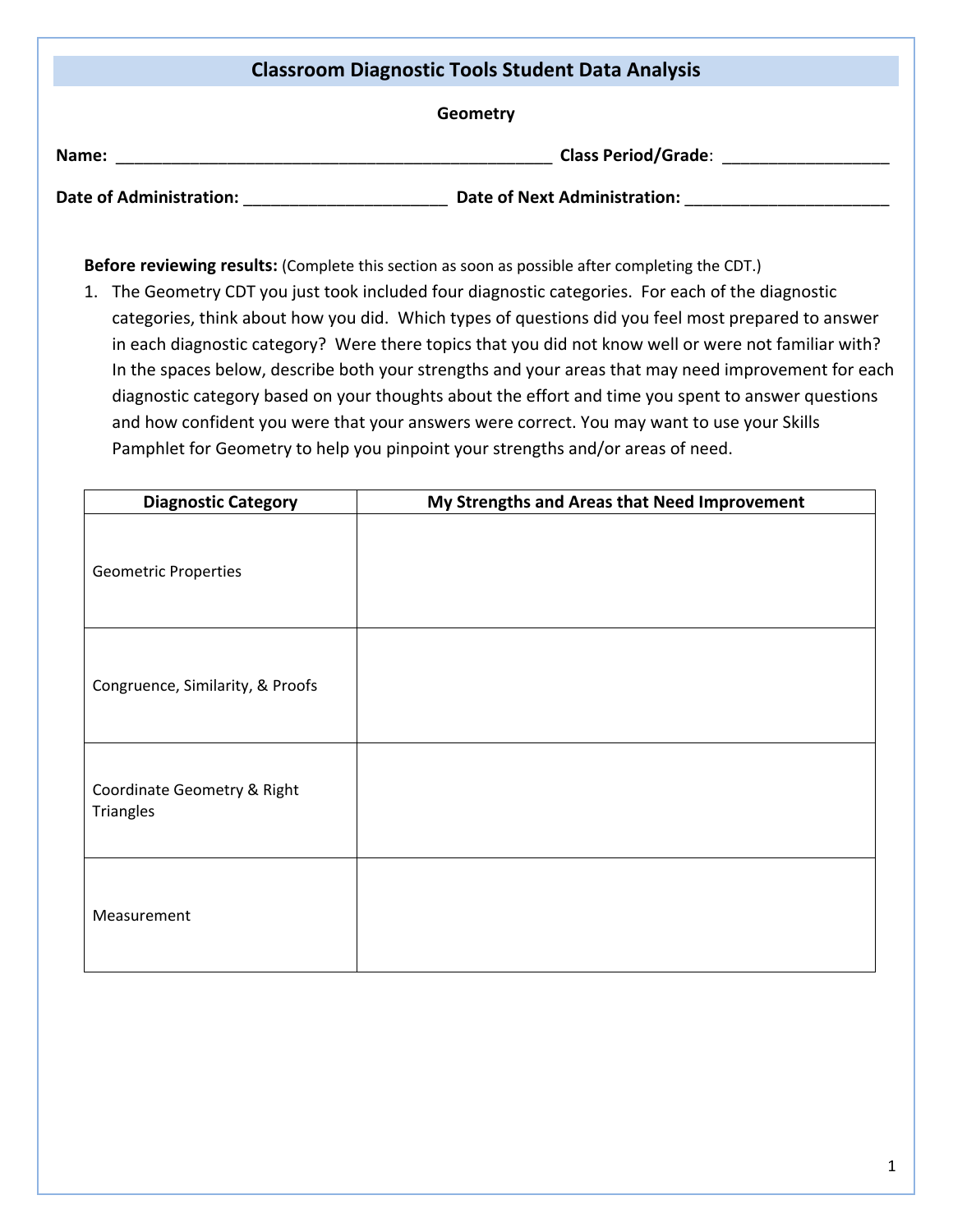## **Look at the results in your Individual Map to complete the section below.**

**2. Reviewing Results:** (Place an X in each row to show the location of each of your scores (overall and each diagnostic category). Then answer the questions below.)

| <b>Score</b>                          | Red | Green | <b>Blue</b> |
|---------------------------------------|-----|-------|-------------|
| Overall Score                         |     |       |             |
| <b>Geometric Properties</b>           |     |       |             |
| Congruence, Similarity, & Proofs      |     |       |             |
| Coordinate Geometry & Right Triangles |     |       |             |
| Measurement                           |     |       |             |

Did you expect your overall score to be higher/lower or are your results consistent with your learning so far in this subject/course? Remember, if this is the beginning of the school year, it may be acceptable for you to be in the Red range right now.

\_\_\_\_\_\_\_\_\_\_\_\_\_\_\_\_\_\_\_\_\_\_\_\_\_\_\_\_\_\_\_\_\_\_\_\_\_\_\_\_\_\_\_\_\_\_\_\_\_\_\_\_\_\_\_\_\_\_\_\_\_\_\_\_\_\_\_\_\_\_\_\_\_\_\_\_\_\_\_\_\_\_\_\_

\_\_\_\_\_\_\_\_\_\_\_\_\_\_\_\_\_\_\_\_\_\_\_\_\_\_\_\_\_\_\_\_\_\_\_\_\_\_\_\_\_\_\_\_\_\_\_\_\_\_\_\_\_\_\_\_\_\_\_\_\_\_\_\_\_\_\_\_\_\_\_\_\_\_\_\_\_\_\_\_\_\_\_\_

\_\_\_\_\_\_\_\_\_\_\_\_\_\_\_\_\_\_\_\_\_\_\_\_\_\_\_\_\_\_\_\_\_\_\_\_\_\_\_\_\_\_\_\_\_\_\_\_\_\_\_\_\_\_\_\_\_\_\_\_\_\_\_\_\_\_\_\_\_\_\_\_\_\_\_\_\_\_\_\_\_\_\_\_

Which diagnostic category has the highest score?  $\blacksquare$ Which diagnostic category has the lowest score? \_\_\_\_\_\_\_\_\_\_\_\_\_\_\_\_\_\_\_\_\_\_\_\_\_\_\_\_\_\_\_\_

Do you have any diagnostic categories of concern? Why are you concerned about these categories? What evidence other than your CDT score do you have that this is an area of concern for you?

\_\_\_\_\_\_\_\_\_\_\_\_\_\_\_\_\_\_\_\_\_\_\_\_\_\_\_\_\_\_\_\_\_\_\_\_\_\_\_\_\_\_\_\_\_\_\_\_\_\_\_\_\_\_\_\_\_\_\_\_\_\_\_\_\_\_\_\_\_\_\_\_\_\_\_\_\_\_\_\_\_\_\_\_

\_\_\_\_\_\_\_\_\_\_\_\_\_\_\_\_\_\_\_\_\_\_\_\_\_\_\_\_\_\_\_\_\_\_\_\_\_\_\_\_\_\_\_\_\_\_\_\_\_\_\_\_\_\_\_\_\_\_\_\_\_\_\_\_\_\_\_\_\_\_\_\_\_\_\_\_\_\_\_\_\_\_\_\_

\_\_\_\_\_\_\_\_\_\_\_\_\_\_\_\_\_\_\_\_\_\_\_\_\_\_\_\_\_\_\_\_\_\_\_\_\_\_\_\_\_\_\_\_\_\_\_\_\_\_\_\_\_\_\_\_\_\_\_\_\_\_\_\_\_\_\_\_\_\_\_\_\_\_\_\_\_\_\_\_\_\_\_\_

\_\_\_\_\_\_\_\_\_\_\_\_\_\_\_\_\_\_\_\_\_\_\_\_\_\_\_\_\_\_\_\_\_\_\_\_\_\_\_\_\_\_\_\_\_\_\_\_\_\_\_\_\_\_\_\_\_\_\_\_\_\_\_\_\_\_\_\_\_\_\_\_\_\_\_\_\_\_\_\_\_\_\_\_

Do you have any diagnostic categories of strength? Why do you feel these are areas of strength? What evidence other than your CDT score do you have that this is an area of strength for you?

\_\_\_\_\_\_\_\_\_\_\_\_\_\_\_\_\_\_\_\_\_\_\_\_\_\_\_\_\_\_\_\_\_\_\_\_\_\_\_\_\_\_\_\_\_\_\_\_\_\_\_\_\_\_\_\_\_\_\_\_\_\_\_\_\_\_\_\_\_\_\_\_\_\_\_\_\_\_\_\_\_\_\_\_

\_\_\_\_\_\_\_\_\_\_\_\_\_\_\_\_\_\_\_\_\_\_\_\_\_\_\_\_\_\_\_\_\_\_\_\_\_\_\_\_\_\_\_\_\_\_\_\_\_\_\_\_\_\_\_\_\_\_\_\_\_\_\_\_\_\_\_\_\_\_\_\_\_\_\_\_\_\_\_\_\_\_\_\_

\_\_\_\_\_\_\_\_\_\_\_\_\_\_\_\_\_\_\_\_\_\_\_\_\_\_\_\_\_\_\_\_\_\_\_\_\_\_\_\_\_\_\_\_\_\_\_\_\_\_\_\_\_\_\_\_\_\_\_\_\_\_\_\_\_\_\_\_\_\_\_\_\_\_\_\_\_\_\_\_\_\_\_\_

\_\_\_\_\_\_\_\_\_\_\_\_\_\_\_\_\_\_\_\_\_\_\_\_\_\_\_\_\_\_\_\_\_\_\_\_\_\_\_\_\_\_\_\_\_\_\_\_\_\_\_\_\_\_\_\_\_\_\_\_\_\_\_\_\_\_\_\_\_\_\_\_\_\_\_\_\_\_\_\_\_\_\_\_